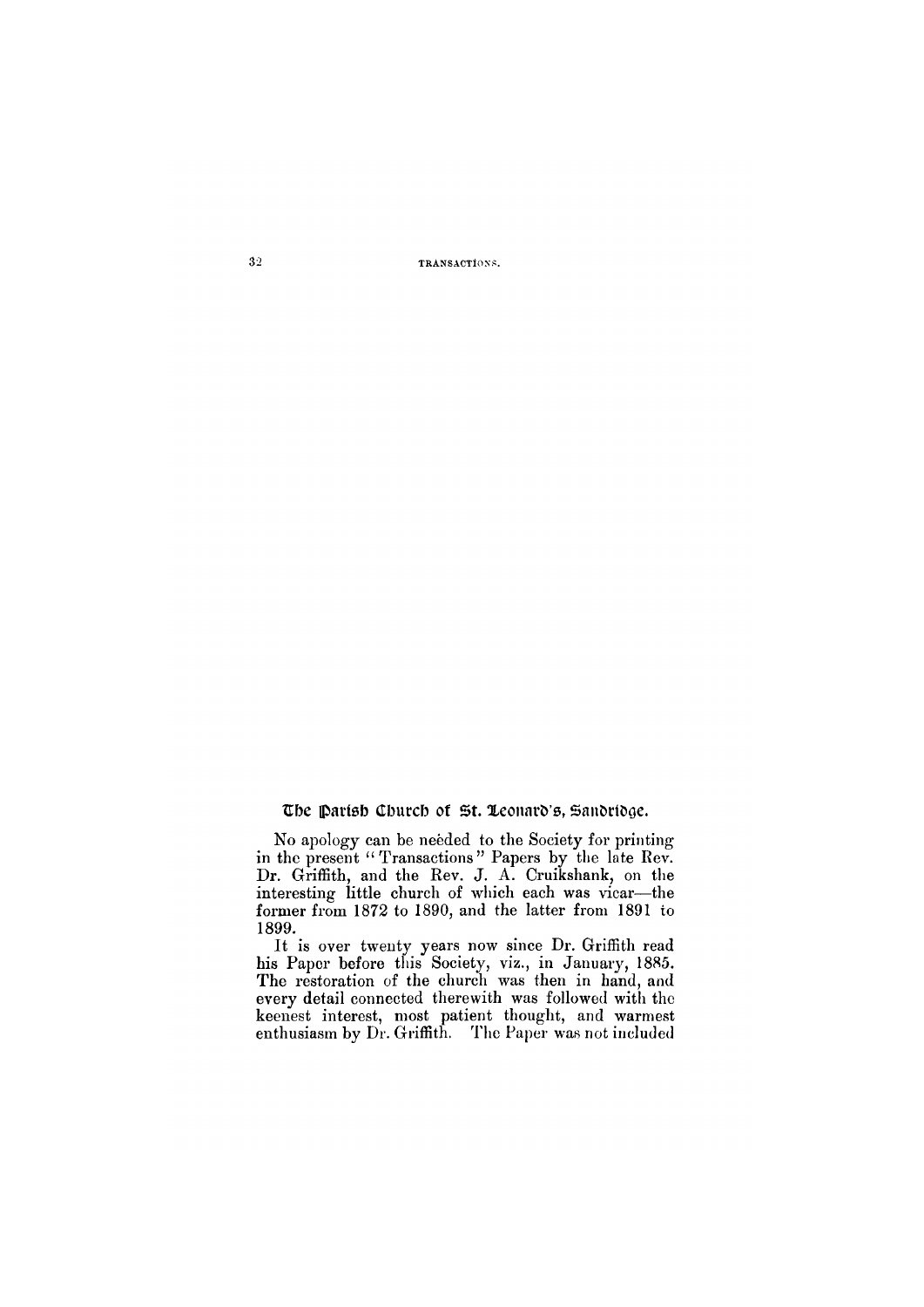#### $33<sup>°</sup>$ **THE PARISH CHURCH OF ST. LEONARD'S, SANDRIDGE.**

in the Transactions of the Society, owing to the fact that the author considered that there were many points connected with the history of the building which needed further investigation and elucidation. In fact, he was collecting material from every available source for this purpose; but, owing to ill-health, he was unable to carry out his intention of writing a Paper on the Church and Parish as full, complete and trustworthy as patient research and ripe judgment could produce. The Paper was reported at the time in the *Herts Advertiser*, to which happy circumstance we owe its preservation from oblivion, and the ready courtesy of the proprietors of that journal has allowed the Society to reproduce this very valuable and interesting contribution for the benefit of its members. There are no doubt points in it which its learned author would have modified later; for there were many interesting facts revealed by the restoration works of which he was cognisant, but of which no notes are, unhappily, to be found amongst his papers.

It is exactly eleven centuries this year [AD. 1885] that, with the sanction of Pope Adrian I., the Province of Canterbury was dismembered, and King Offa secured the elevation of the Bishop of Lichfield as a third archbishop in England over his kingdoms of Mercia and East Anglia, thus depriving Lambert, Archbishop of Canterbury, of seven dioceses. The arrangement lasted for only fourteen years; but, the circumstance is sufficiently interesting to justify its quotation from the fact that the earliest recorded mention of Sandridge, as far as I can ascertain, is, that it was given to St. Alban's Abbey by King Egfrid, who was for nine years associated in the great kingdom of Mercia with his father, Offa, known as the founder, or refounder of St. Alban's Abbey ; and, who reigned alone after his father's death.

# **THE FOLLOWING IS THE PAPER,**

## **ENTITLED**

# **"The Parish Church of St Leonard's, Sandridge."**

We know nothing of the ecclesiastical history of the

village until much later. It would be interesting to enquire what was the condition of parishes at this period, so far as they were then formed; what was the **E**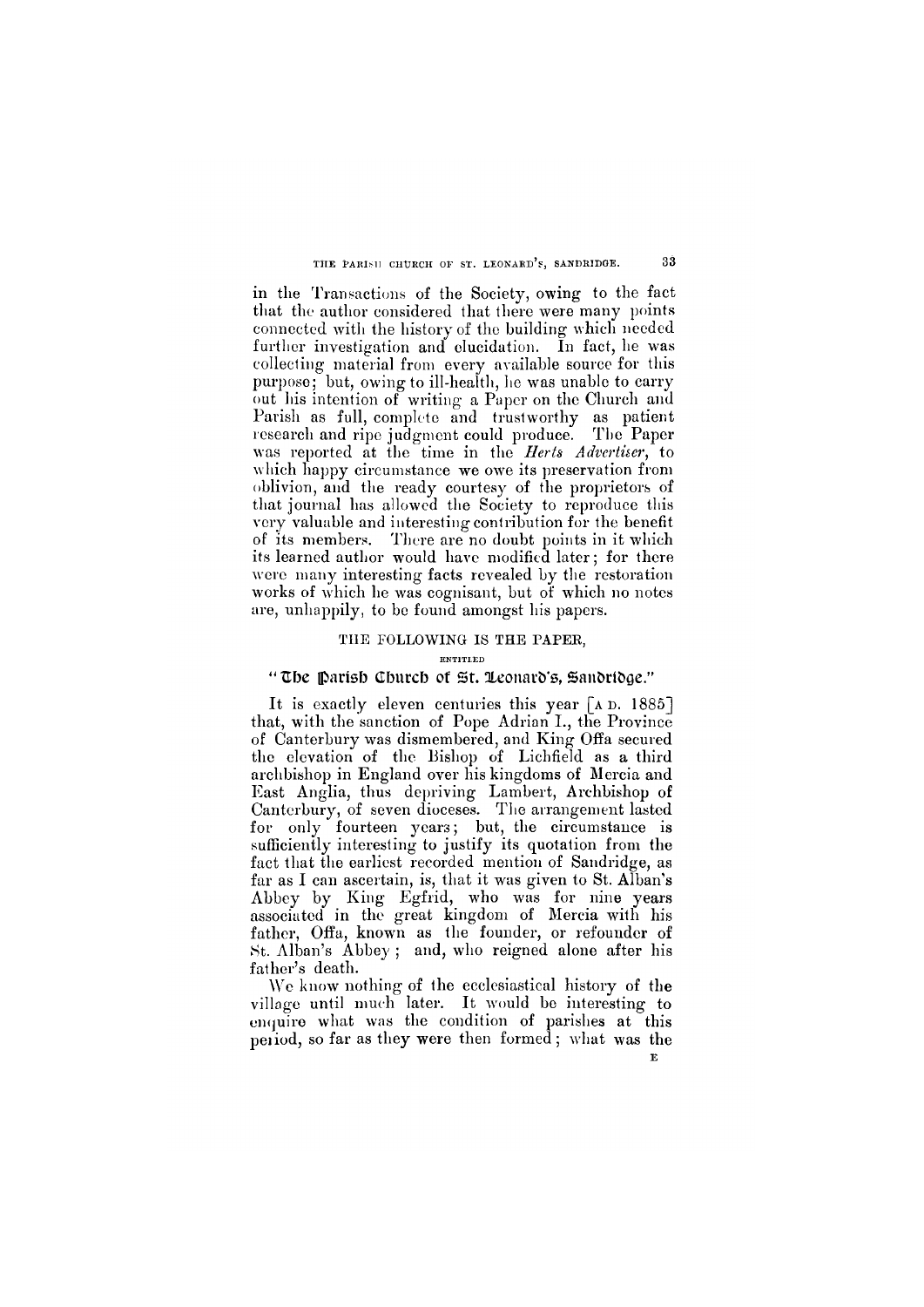# **34 TRANSACTIONS.**

arrangement made in regard to building the church ; and, still more, what were the burial grounds in those very ancient days. Recently, in the parish of Wheathampstead, there has been discovered a considerable cemetery of Saxon times, from which one or two remnants have been taken. The site of the discovery is the top of the hill, just beyond Lord Kilcoursie's residence in a pit worked by Mr. Jonathan Cox.

Whatever may have been the burying-ground used by the inhabitants of Sandridge before its gift to the Abbey by King Egfrid, it is quite certain that in the middle of the Norman period there was a church here. It was, however, called a chapel, as many churches were in those days. It was consecrated by Herbert Losinga, the first Bishop of Norwich, the founder of Norwich Cathedral and of the churches of St. Nicholas at King's Lynn and Yarmouth. His life and writings have been published in two volumes by the present Dean of Norwich.\* There is a beautiful manuscript of his in the Cambridge University Library. He died in 1119. Sandridge Church was consecrated not much later, if any, than St. Alban's Abbey Church, which took place on Holy Innocents' Day, 1116.

We can form a good idea of this early church from portions yet existing, viz., the wall which separates the chancel from the nave, and the north and south terminations of the nave walls. To realize the early state of the church we must remove the beautiful arcading of the Norman arches and pillars, the north and south aisles, and the stone-work which now ornaments the screen, and replace them by rough walls; the dividing wall pierced by a depressed semi-circular arch of Roman bricks, rudely put together with great thicknesses of mortar between brick and brick, carefully plastered on its underside, and standing on two upright pillars made of the same materials. The nave walls were pierced by narrow Norman lights, splayed out from the exterior to the interior ; and the western wall was pierced with a half-circular arch, opening into the low Norman tower. It is impossible at present to determine

whether there was an apse or chancel at the east end.

\* The late Dean Goulburn. [ED]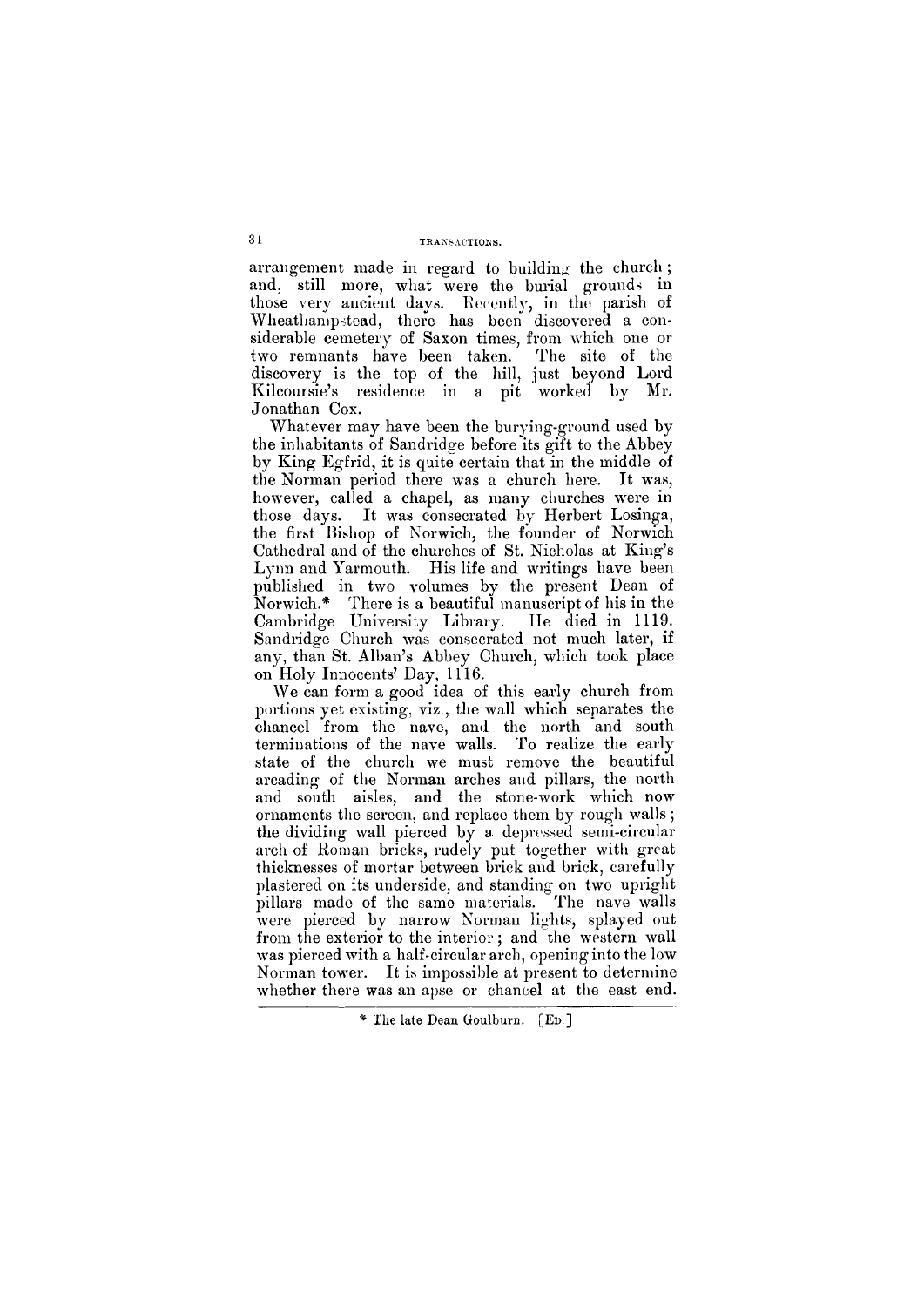# **THE PARISH CHURCH OF ST. LEONARD'S, SANDRIDGE. 35**

Probably when we come to restore the chancel we shall be able to determine whether it was an apse or a chancel. There are marks which lead us to suspect that we shall find that it was an apse; but we cannot be quite certain.

The first change in this simple church was made during the Transition Norman times, between the years 1150 and 1175. The side walls of the nave were taken down for almost their whole length, and the two arcades of octagonal pillars, with their bold, beautiful capitals, and the semi-circular arches of Tottenhoe stone erected in their stead. When the late Sir Gilbert Scott, a fortnight before his death, visited this church—with the late secretary of this Society, Mr. Ridgway Lloyd—he was so struck with the freedom and beauty of this work, that he exclaimed, " The man who worked those capitals might have wrought with Phidias on the Parthenon ! "

The next change was made during the Early English period, by removing the west wall, with its low, halfcircular headed arch, and replacing it by a new wall with an Early English arch, and two columns of Early

A clerestory was raised over this arcading; aisles, north and south, were added in flint work, with windows—not as now, but of that time [Transition period]. A portion of one of these may now be seen, with a new stone-head added to it. This great change having taken place not later than the year 1180 seems to argue in favour of an earlier origin to the church than the date of its consecration—which was at its latest in the year 1119—as suggested by Mr. Gordon M. Hills. One noticeable feature in the addition of the aisles is the junction of Roman brick-work of the old east wall of the nave with the then new flint-work of the aisles. Similar straight joints may be noticed in work of Roman bricks in St. Stephen's church. At this period was introduced the Norman font of Tottenhoe stone, which still stands against the pillar near the north porch door, with its intersecting half-circular arches, and the arrangement for covering it, and the stone steps, worn by knees of clergy and parents, who have there for seven centuries dedicated to GOD and His Church the children of thirty generations. Its leaden lining is marked by the initials of less reverent men of the time of the Commonwealth.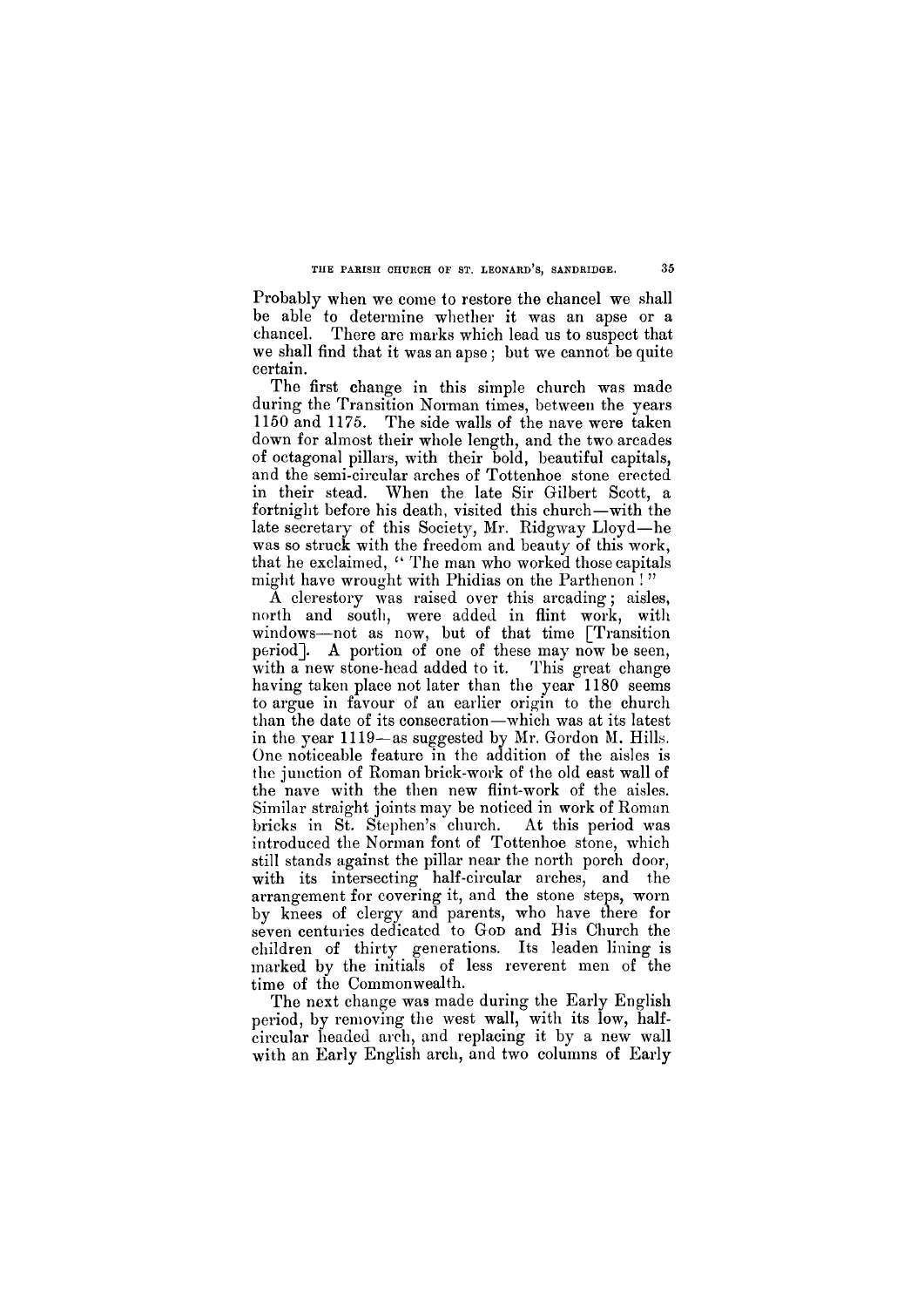## 36 **TRANSACTIONS.**

English work, vying in beauty of form and work with their earlier neighbours. In each there seems to be a recollection of the work of the old Greek or Roman artists. Mr. Keyser has suggested that probably, at times when the Abbey Church at St. Alban's did not require the services of its best workmen, the latter may have been sent out into parishes around, and allowed to do work there, so that the Abbey might not lose them altogether. The beautiful capitals of the old Norman arches, and, as far as we can as yet see them, those of the Early English arch, show that it was no ordinary hand that did the work.

During the latter part of the fourteenth century some early Perpendicular work was introduced into not a few of our churches; and, by this time, the rough chancel walls of this church were not creditable to the Abbey to which it belonged. What was to be done? It seems that the builders began their work of improvement by taking out for some feet in height the whole length of wall dividing the nave from the chancel, shoring up the upper portion, cutting away the upper part of the two brick pillasters that supported the chancel arch, and inserting the beautiful stone-work which still exists, in spite of the old arch and the mass of the wall above pressing on the weakest portion of the delicate open work, with its four-leaved flowers, its strange carvings of heads, its arms of the Abbey and of some unknown person,\* and the quaint unaccountable-figured stone seat endsf—one narrower and deeper than the other. Long may it stand, in spite of restoration proclivities, to mark a fourth period in the history of the church. Soon afterwards, during the abbacy of John de la Moote, the chancel was rebuilt by him from its foundations, with its priest's door on the north side, and its early

**in itself, but, I think, also shows that confessions were heard near the chancel arch . . . . " See " The Low-side Windows of Surrey Churches," by P. M. Johnson. Surrey Archaeological Collections, Vol** xiv., **pp.** 127-8. [Ed.]

**<sup>\*</sup> Mr. Ridgway Lloyd was of opinion that these were the arms of John de la Moote, who was Abbot from the year** 1396 **to the year** 1401.

**f "A t Sandridge, Herts, there is a solid wall, pierced with windows between the nave and chancel, and with a central doorway, by the sides of which are stone stall ends, on one is carved a listening priest, on the other a woman, beads in hand, which is curious enough**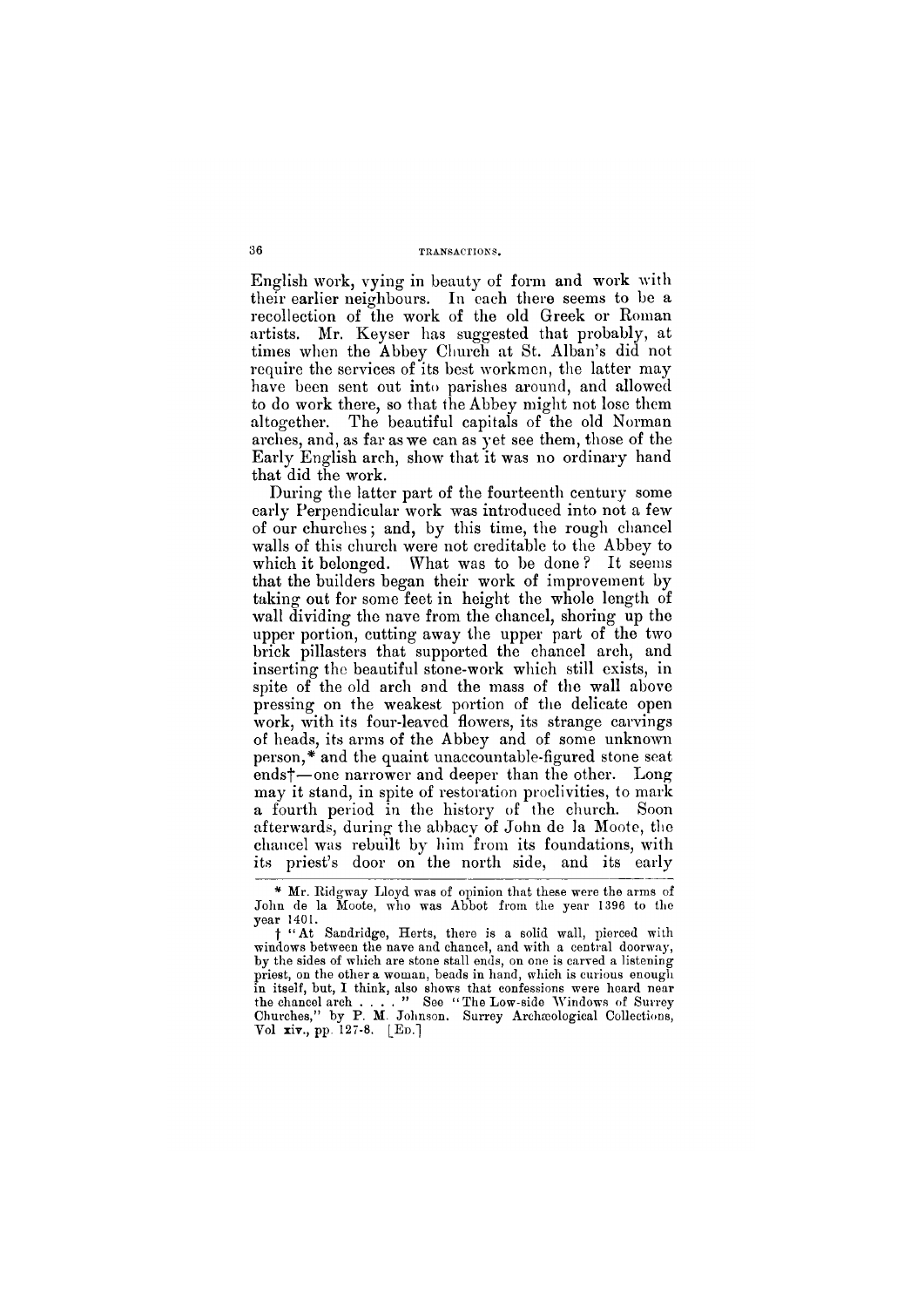

**Fig . 22.—Interio r o f th e Chancel , St . Leonard' s Church, Sandridge , abou t 1886 .**  *From a Coloured Drawing in Rev. Dr. Griffith's Collection.*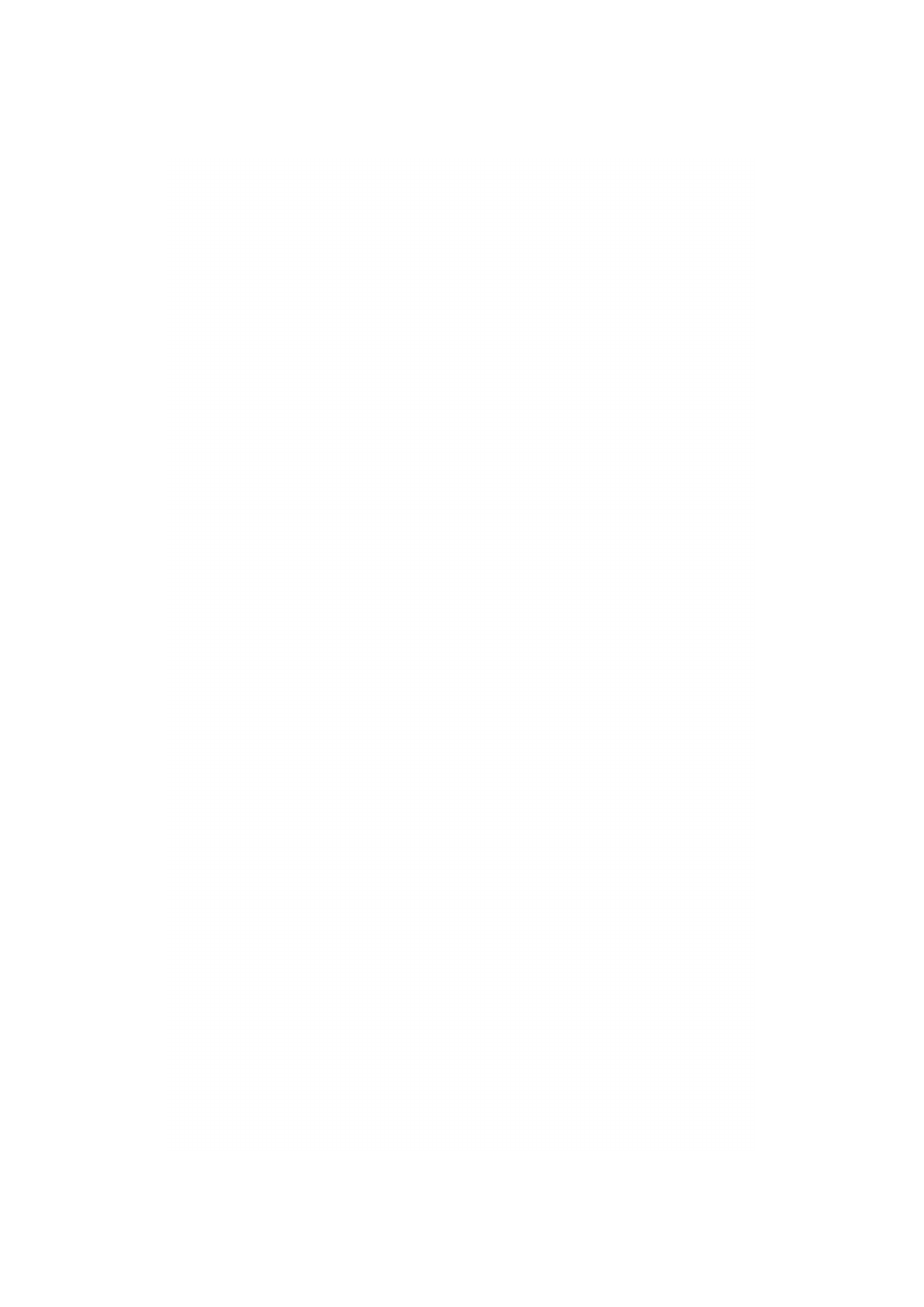## **THE PARISH CHURCH OF ST. LEONARD'S, SANDRIDGE. 37**

Perpendicular windows: its now almost obliterated wall paintings, and its remarkable timbering resting on buckle corbels, still as fresh as when they came from the chisel of the workman, who either worked earlier than John de la Moote, or imitated earlier work.

How was the heavy bare wall, facing the nave, where in other churches so much beauty was presented to the people in the nave, brought into harmony with the rest of the church ? The remains of colour on the west face of the lower stone work, and upon the uppermost part of the rough wall, and the omission of it between, suggest that some other ornament was provided for the intermediate portion. Two evidently corresponding cuts in the stone capitals of the two eastern pillars seem to be just adapted for the support of a beam across the length of the wall; and, the interval between the two lower apertures and the one upper, was on the right level for another corresponding beam. Here, then, stood the ornamental rood loft of wood, covering to the eye "the foul deformity" which had been so puzzling.\*

There is much yet to be said of the encaustic tiles; the painting of St. Michael, and of his adversary ; the fall of the tower of the church; the lowering of the roof—and the funeral sermon of the churchwarden who arranged it; the building of the existing tower ; the history of the bells; the communion rails and the pulpit; the rush of people out of church when the roof gave way—following the lead of the tower; the fireplace in the squire's pew; the furniture of the church when Sir Hugh was the vicar; the curious history of the stage-player and poet, Stephen Gosson, afterwards a Puritan divine, and many other bits of lore which ought some day to be committed to writing and print.

About the same time the south aisle door, and the windows of both aisles were replaced by Perpendicular work; and, apparently, then was opened the splayed low window, which afforded a view of the nave from outside. This was probably intended to enable people from without to look upon an accessory altar in the south-east of the nave.

**\* There is a Paper on Sandridge Church, dealing more particularly with this** screen **by Mr. Somers Clarke [A.D. 1885] in the** *Archaeological Journal***, Vol. xlii. p. 247. [ED ]**